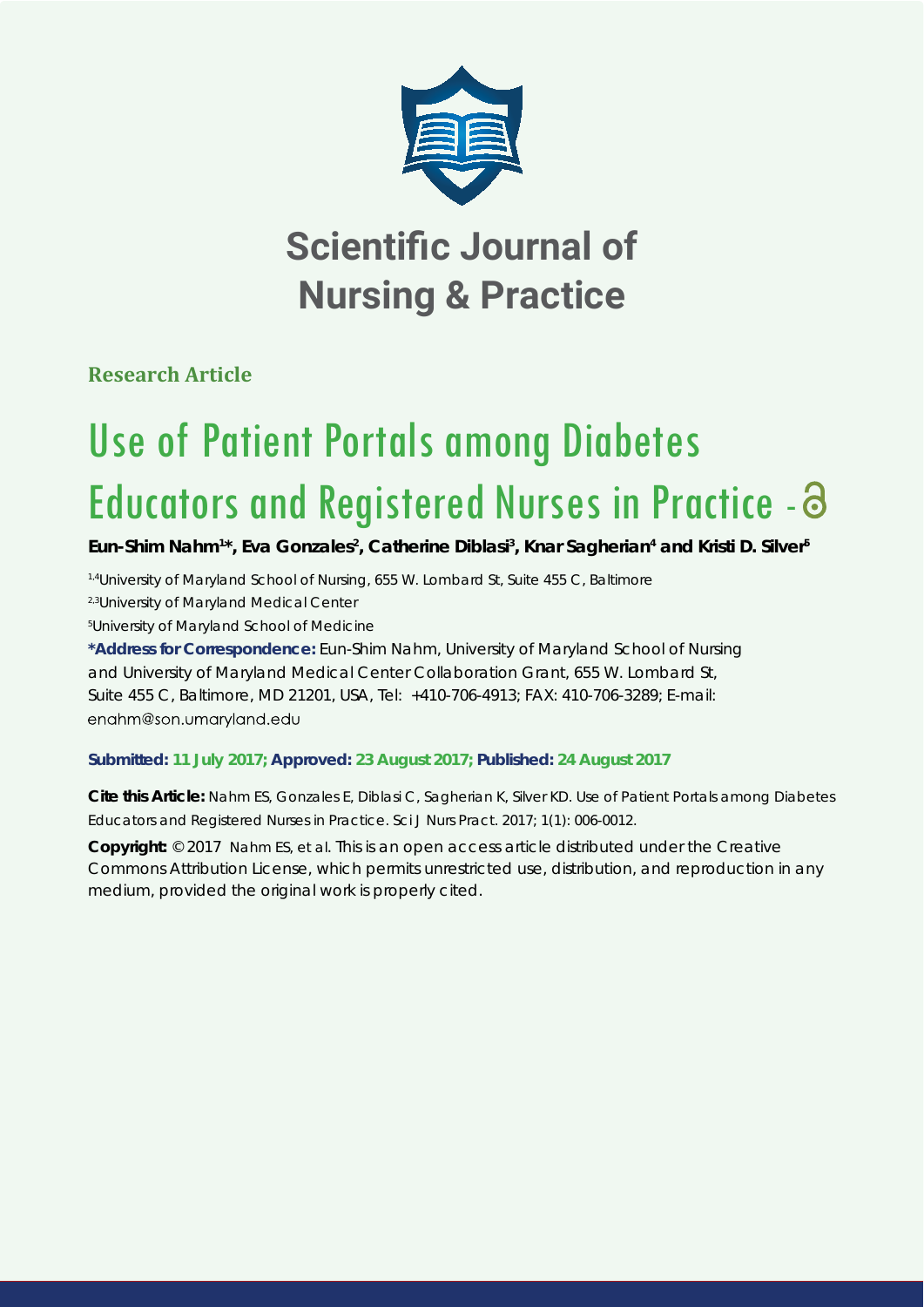# **ABSTRACT**

Patient Portals (PPs) have significant potential to empower patients with diabetes, as they offer helpful tools to manage health conditions. Even though prior studies explored the use of PPs by healthcare providers, such as physicians, little is known about its use by nurses or diabetes educators in practice. This preliminary study examined the current status of PP use by nurses and diabetes educators using a survey. Participants (N = 58; mean age, 48 years) were attendees of a regional diabetes conference. Most had sufficient knowledge about PPs (M = 4.59  $\pm$  .68; 0-5); however, their confidence in using PPs for their own care (M = 31.5  $\pm$  6.9; 0-40) and perceived usefulness of PPs for their practices ( $M = 15.74 \pm 3.73$ ; 3-21) were low. Further research is needed to identify the current trends in using PPs among different health professionals and to explore opportunities to optimize PP use for patients.

**Keywords:** Patient portal; Self-management; Patient engagement; Diabetes

#### **INTRODUCTION**

Diabetes is a major chronic illness affecting 29.1 million Americans [1,2]. Another 86 million have pre-diabetes. The condition requires continuous care for glucose control and preventive measures to reduce complications. Ongoing self-management is important for these individuals to maintain healthy lives in the community [3,4]. Patient self-management support is a standard of care in diabetes education [5,6] and prior findings have demonstrated its effectiveness on diabetes outcomes [7-9]. Recently, many e Health and m Health programs have been used to promote self-management in patients with diabetes [10-13]. Most of these interventions have been implemented in addition to the usual care with no payer reimbursement. Thus, sustainability of the programs has been a major concern  $[7,14]$ . The recent Meaningful Use (MU) incentive payment program by the Centers for Medicare & Medicaid (CMS) presents an innovative solution by supporting the use of Patient Portals (PPs)  $[15]$ .

PPs are secure websites that include helpful health tools. Through PPs patients can view their Electronic Health Records (EHRs), send their health care providers e Messages, and request medication refills and appointments  $[16,17]$ . These functions can especially benefit patients with chronic illnesses by providing a health information infrastructure to support self-management [18-20]. For example, the information from EHRs can help patients make health decisions, and eMessaging can empower patients to ask questions and offer their health information to providers [20-22] other functions, such as renewing medications and scheduling appointments, can help patients manage complex medication lists and appointments. Prior studies suggest positive effects of PPs on self-efficacy for managing health conditions and improving glucose control [18,19,23] other studies also report that the use of PPs could reduce office visits [24-26]. With the increasing prevalence of diabetes in the current fragmented care environment, PPs can be an excellent tool to manage diabetes conditions [5].

Despite the potential benefits and availability of PPs [15,18,27,28] Only a small portion of patients are actively using PPs. In addition, the current PP workflow in most ambulatory settings, where diabetes patients regularly follow up with their providers, is not optimized to help patients use PPs to their full potential. Often, clinicians perceive the PP as additional work added to their regular tasks [29-31] and patients receive only limited information about the PP via simple brochures without further training. In a qualitative study, Nazi [30] conducted in-depth interviews of 30 Veterans Administration health care professionals about their experiences with using a PP. Participants included health care providers, nurses, and pharmacists. In general, participants reported limited experience using a PP with

patients and for their own health care. Another qualitative study ( $N =$ 12) that examined nurses' acceptance of PPs showed a high degree of acceptance [30]. Generally, the nurses perceived that the introduction of PPs was inevitable in current health care. Some nurses experienced an increased workload due to patients asking more non-urgent questions via the PP that otherwise would not have been asked.

There is also a significant lack of PP use by the clinicians who are not Eligible Professionals (EPs) for the MU incentive program. EPs are physicians, dentists, nurse practitioners, certified nursemidwives, and physician assistants who provide services in federally qualified health centers [33]. Patients with chronic conditions need to follow up with interdisciplinary clinical professionals, and other types of clinicians can use PPs to empower patients to better manage their health. For example, Diabetes Educators (DEs) and Registered Nurses (RNs) spend a great deal of time educating diabetes patients about their illnesses and illness management. They also follow up with many of those patients for an extended period of time to ensure their adherence to treatment and help them improve self-management skills. PPs can be a helpful tool in this process. Using PPs, DEs and RNs can follow-up with their patients (e.g., via the e Message function) and engage patients in their care (e.g., view care plans, labs, medications). The purpose of this descriptive study was to assess the current status of PP use by DEs and RNs via survey. Participants were asked about their PP knowledge, confidence for using a PP for their own health, current use of a PP for their own health, and current use of a PP for their patients in their practice setting. In addition, their perceived usefulness of the PP for their clinical workflow was also assessed.

#### **METHODS**

#### **Design, setting and sample**

An anonymous volunteer survey was conducted using a convenience sample of participants who attended a regional diabetes educators' conference that was held in March 2015 in Baltimore, Maryland. The study was reviewed by the University of Maryland Institutional Review Board and approved as an exempt protocol.

#### **Measures**

The survey included selected demographic and work-related variables, such as age, gender, race, professional credentials, and job experience (years). Other descriptive variables included web experience (years), web usage (hours per week), PP knowledge, selfefficacy for PP use, perceived usefulness of PPs for practice, and current use of PPs.

**Patient portal knowledge:** Participants' patient portal knowledge was assessed using a 5-item questionnaire that was tested in our prior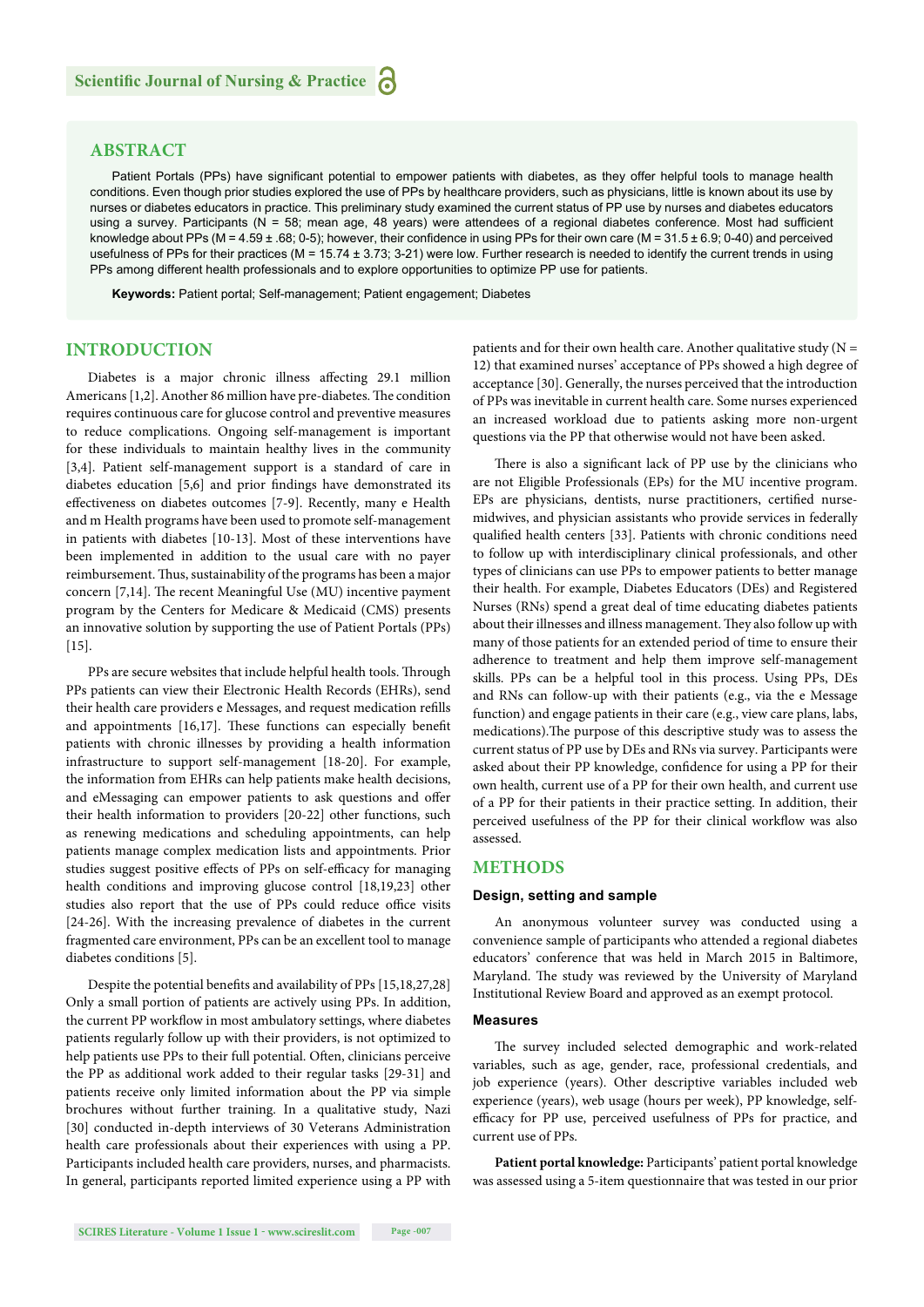| Table 1: Modified Tools included in the Survey.                                                                                                                                                                                                                                                                                                                                                                                                                   |
|-------------------------------------------------------------------------------------------------------------------------------------------------------------------------------------------------------------------------------------------------------------------------------------------------------------------------------------------------------------------------------------------------------------------------------------------------------------------|
| <b>Patient Portal Knowledge</b>                                                                                                                                                                                                                                                                                                                                                                                                                                   |
| A patient portal is a secure website that gives patients access to their personal health information. A patient portal may be provided by:<br>1) A hospital<br>2) Your health care provider<br>3) A health care plan (e.g., Kaiser Permanente)<br>4) All of the above<br>5) I don't know                                                                                                                                                                          |
| What is health eMessaging? Please select one best answer.<br>1) Any messages about health sent to you by various people.<br>2) A secure way to communicate with your health care provider by email or via the web.<br>3) Messages sent to you by your health care provider by regular mail.<br>4) None of the above<br>5) I don't know                                                                                                                            |
| Some patient portals allow you to do all the following <b>EXCEPT</b> :<br>1) Request an appointment and prescription refills<br>2) Send a secure email to your health care team<br>3) Buy health insurance<br>4) Review your lab results<br>5) I don't know<br>Choose whether each of the following statements is True or False. Circle the selected answer.<br>E-prescribing requires that your health care provider and your pharmacy be linked electronically. |
| 1) True<br>2) False<br>The purpose of "Meaningful Use" is to: Use electronic health records to improve quality of care, reduce medical errors, and improve efficiency of care delivery.<br>1) True<br>2) False                                                                                                                                                                                                                                                    |
| <b>PP Self-Efficacy</b>                                                                                                                                                                                                                                                                                                                                                                                                                                           |
| How confident are you that you can use a patient portal?                                                                                                                                                                                                                                                                                                                                                                                                          |
| How confident are you that you can review your health record online and use eMessages?                                                                                                                                                                                                                                                                                                                                                                            |
| How confident are you that you will keep track of your health status using the patient portal?                                                                                                                                                                                                                                                                                                                                                                    |
| How confident are you that you will share information in the patient portal with your other health care providers or family members if needed?                                                                                                                                                                                                                                                                                                                    |
| PP Usefulness for their practice                                                                                                                                                                                                                                                                                                                                                                                                                                  |
| A patient portal can help patients manage their health better.                                                                                                                                                                                                                                                                                                                                                                                                    |
| Using the patient portal helps manage my workflow in the clinic (hospital, etc.)                                                                                                                                                                                                                                                                                                                                                                                  |
| Using the patient portal helps me better communicate with my patients.                                                                                                                                                                                                                                                                                                                                                                                            |
| * PP. Patient Portal                                                                                                                                                                                                                                                                                                                                                                                                                                              |

study (see Table 1) [34]. The five items were selected from the original 8-item questionnaire, which was developed based on the content of the PP learning modules that were designed for laypersons and validated by experts [34]. The measure has been used in our prior studies, and the calculated α coefficients ranged from 0.54 to 0.61 [34,35].

Patient portal self-efficacy: Participants were asked how confident they were using a PP for their own health. The survey used a modified 4-item Self-Efficacy for Computer-Based PHR scale on a 0-10 scale [34,36] (see Table 1). The original PHR Self-Efficacy measure [36] included 9 items assessing self-efficacy for using a general PHR, paper-based PHR, and computer-based PHR on a 0-10 scale. Validity of the measure was assessed by factor analysis and criterion validity. The calculated α coefficient in this study was 0.71.

Perceived usefulness of patient portals for practice: Three usefulness items of the Perceived Health Web Site Usability Questionnaire (PHWUQ) [37] were modified to assess the care providers' perceived usefulness of PPs (see Table 1). The items specifically assess the impact of PPs on patients' health management, clinic workflow, and communication between patients and clinicians. The original PHWUQ includes 12 items on a 7-point Liker scale. The PHWUQ assesses three usability dimensions: satisfaction, ease of use, and usefulness. Evidence of the validity was indicated by comparing the results measured by the PHWUQ with those from the usability experts' evaluations [37]. The calculated  $\alpha$  coefficient in this study was 0.85.

**Use of patient portals:** Participants were asked about availability of a PP from their own healthcare providers and at their primary place of employment, as well as actual use of a PP for their own care and for their patients.

#### **Procedures**

Prior to the conference, the survey was approved by the conference planning group. During the conference, the chairperson briefly introduced the survey to the attendees. Research associates, who were not planning committee members, distributed surveys on the tables before the conference began and asked participants to drop off the surveys when completed. Research associates were present throughout the conference to answer questions and collect the surveys at the end of the conference.

#### **Data analysis**

Descriptive statistics (mean, range, frequency, percentage, etc.) were computed on demographic data, job-related characteristics, and other descriptive data. Exploratory data analysis was also performed on each variable to assess normality and to ensure that assumptions of the analysis model were adequately met. The majority of participants were either DEs ( $n = 26, 44.8\%$ ) or RNs ( $n = 24, 41.4\%$ ), which have distinct practice areas. Thus, the differences between the two groups in PP knowledge, self-efficacy for PP use, and perceived usefulness of PPs for their practice were assessed using an independent *t*-test with a two-tailed alpha coefficient of 0.05. The differences in PP use for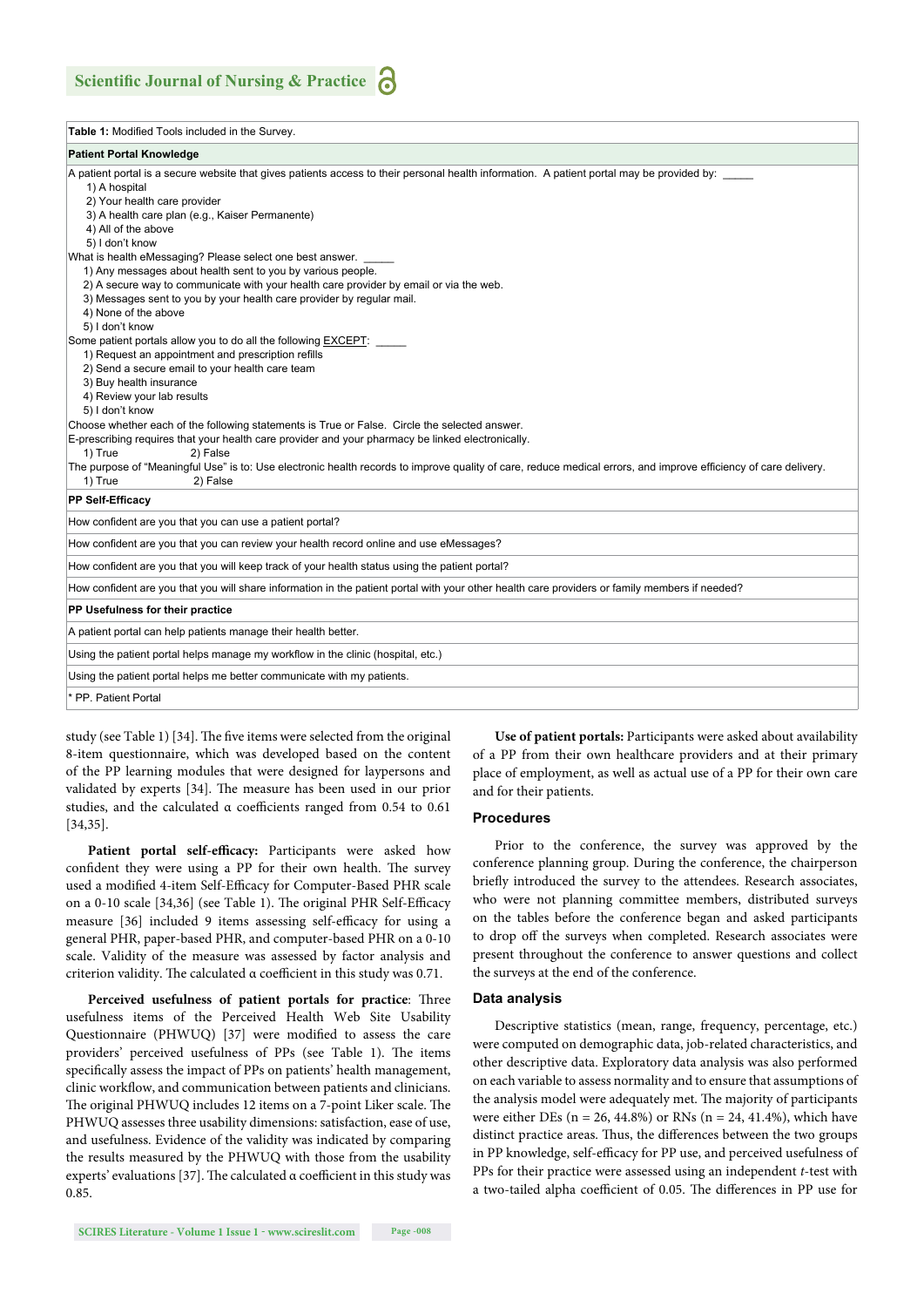their patients were assessed using Chi-Square statistics. The data were analyzed using SPSS V21 [38].

#### **RESULTS**

Table 2 summarizes the demographic characteristics of all participants. A total of 112 participants attended the conference, and 58 (51.8%) submitted a completed survey. Most participants were female (n = 55, 98.2%), with a mean age of  $47 \pm 12.6$  (range, 24-68). More than half of participants were white  $(n = 40, 71.4\%)$ , followed by Asian ( $n = 8$ , 14.3%). The majority of participants were either a DE ( $n = 26$ , 44.8%) or an RN ( $n = 24$ , 41.4%) followed by registered dieticians (n = 16, 27.6%). Seven respondents (2.1%) held other credentials, such as nurse practitioners, therapists, etc. Sixteen participants held more than one professional credential. On average, participants had practiced in their primary field for  $9.7 \pm 8.15$  years. The primary workplace for the majority of participants ( $n = 55, 51\%)$ was in a city, followed by suburban areas ( $n = 18, 21\%$ ) and rural areas  $(n = 12, 11\%)$ . For work settings, 44 participants (54%) were working in an outpatient setting, and 19 (17%) were working in an inpatient setting. Five (5%) participants were employed by pharmaceutical companies. Their mean years of Internet use were  $16.12 \pm 5.41$ . Their average hours of Internet use per week for work were 14.7 ± 12.11 and for personal use were  $10.48 \pm 9.81$ .

Table 3 describes overall mean scores for all participants, the DE group, and the RN group. Participants had sufficient fundamental knowledge about PPs ( $M = 4.59 \pm .68$ ; range, 0-5). Their mean confidence score for using a PP for own care was relatively low, with  $31.5 \pm 6.9$ (range, 0–40). Their perceived usefulness of a PP for their practice was also low, with a mean score of  $15.7 \pm 3.7$  (range, 3-21). Approximately 69% ( $n = 38$ ) of participants reported that a PP was available from their own health care providers, and a similar number of participants ( $n = 34$ ; 63.0%) reported the availability of a PP in their

| Table 2: Demographic Characteristics of Participants.                                                          |            |               |  |  |  |  |  |
|----------------------------------------------------------------------------------------------------------------|------------|---------------|--|--|--|--|--|
| <b>Characteristic</b>                                                                                          | N(% )      | Mean (SD)     |  |  |  |  |  |
| Gender                                                                                                         |            |               |  |  |  |  |  |
| Female                                                                                                         | 55 (98.2%) |               |  |  |  |  |  |
| Male                                                                                                           | $1(1.8\%)$ |               |  |  |  |  |  |
| Age (range, 24-68 years)                                                                                       | 54         | 47.65 (12.55) |  |  |  |  |  |
| Race                                                                                                           |            |               |  |  |  |  |  |
| White                                                                                                          | 40 (71.4%) |               |  |  |  |  |  |
| Asian                                                                                                          | 8 (14.3%)  |               |  |  |  |  |  |
| <b>Black or African American</b>                                                                               | $5(8.9\%)$ |               |  |  |  |  |  |
| More than one race                                                                                             | $2(3.6\%)$ |               |  |  |  |  |  |
| American Indian / Alaska Naive                                                                                 | 1(1.8%)    |               |  |  |  |  |  |
| <b>Ethnicity</b>                                                                                               |            |               |  |  |  |  |  |
| Not Hispanic or Latino                                                                                         | 50 (96.2%) |               |  |  |  |  |  |
| Hispanic or Latino                                                                                             | $1(1.9\%)$ |               |  |  |  |  |  |
| Hispanic and white                                                                                             | $1(1.9\%)$ |               |  |  |  |  |  |
| Current work position/credential*                                                                              |            |               |  |  |  |  |  |
| Diabetes educator                                                                                              | 26 (44.8%) |               |  |  |  |  |  |
| <b>Registered Nurse</b>                                                                                        | 24 (41.4%) |               |  |  |  |  |  |
| <b>Registered Dietitian</b>                                                                                    | 16 (27.6%) |               |  |  |  |  |  |
| Others (nurse practitioners, therapists, etc.)                                                                 | 7 (12.1%)  |               |  |  |  |  |  |
| Amount of time in primary position (range,<br>$0.5-29$ years)                                                  | 56         | 9.72(8.15)    |  |  |  |  |  |
| Internet use (range, 7-30 yrs)                                                                                 | 47         | 16.12 (5.41)  |  |  |  |  |  |
| Internet use for work (range, 0.5-50 hrs./<br>wk)                                                              | 55         | 14.75 (12.11) |  |  |  |  |  |
| Internet use for personal tasks (range, 0-40<br>hrs/wk)                                                        | 52         | 10.48 (9.81)  |  |  |  |  |  |
| * The total percentage is greater than 100% as 16 participants reported holding<br>المستقط والمستنقص والمستندر |            |               |  |  |  |  |  |

more than one credential.

**SCIRES Literature - Volume 1 Issue 1 - www.scireslit.com Page -009**

current workplace. For actual PP use,  $57.1\%$  (n = 32) of participants were using a PP for their own care; however, only 24.4% ( $n = 11$ ) were using a PP for their patient care.

When the RN and DE groups were compared, there was a significant difference in PP use for patients—more DEs were using a PP for their patients than nurses ( $n = 9$  vs. 1;  $p = 0.05$ ). On the other hand, the RNs' perceived usefulness of the PP for the clinic workflow was significantly higher than DEs' ( $t = 2.611$ ;  $p = 0.01$ ).

#### **DISCUSSION**

Despite high levels of PP knowledge( $M = 4.59 \pm .68$ ; range 0-5) and availability, clinicians' self-efficacy for using PPs for their own health and perceived usefulness of PPs for patient care were relatively low, which might have contributed to low PP usage. For example, based on a socio-ecological model, [39] self-efficacy is a precursor for actual behavior change (i.e., PP portal usage). The Technology Acceptance Model (TAM) well explains that perceived usefulness is an important factor for an actual system usage. [40,41]Within the usefulness dimension, participants perceived that PPs were more useful to patients than to clinicians (i.e., clinic workflow), as shown by higher item mean scores. These findings are consistent with prior findings. In a qualitative study conducted by Nazi, [30] health care professionals perceived PPs as a way to improve the communication between patients and clinicians; however, they also expressed concerns about increased workload. Other researchers reported similar perceptions; that PPs can benefit patients more than clinicians and other health practitioners [42]. This information is concerning because if clinicians perceive PPs as not helpful for their practice, they are likely to avoid using PPs for their patients. In our study, nurses reported a higher degree of perceived usefulness than DEs for the clinic workflow dimension. This outcome may be related to the current trend associated with the organizations' emphasis on meeting MU requirements [15] and the related MU training/ education provided to clinicians. In addition, many hospitals are implementing new EHR systems, and workflow has been highlighted as a vital component in this process [43,44]. Further efforts will need to be made by health care organizations to offer appropriate training to various interdisciplinary heath care team members about the benefits of PPs and to develop optimal workflow to include PPs in patient care.

Overall, participants' actual use of a PP for their own health and for their patients was lower than its availability. Specifically, in the RN group only one (6.7%) nurse reported using a PP for his or her patients as compared to nine (39.1%) DEs. Currently, PP use by clinicians mainly focuses on eligible professionals' use, specifically physicians or nurse practitioners [33]. There are, however, other healthcare professionals whose work is well aligned with the main goal of using a PP-engagement of patients in their own care [45]. For example, DEs can benefit from using a PP during patient education and follow-up. The PP can be an excellent tool to educate patients about the importance of checking their own lab values and medications, as well as communicating with their providers via e Messaging. Prior to the emergence of PPs, patients could communicate with their care providers by calling the provider's office, making a clinic appointment, or via private e-mail, if provided by their providers. E Messaging within the PP provides patients with a secure direct communication channel with their providers. These PP functions can empower patients to effectively manage their own health conditions [46] and help multi-disciplinary care providers develop a wellcoordinated care team.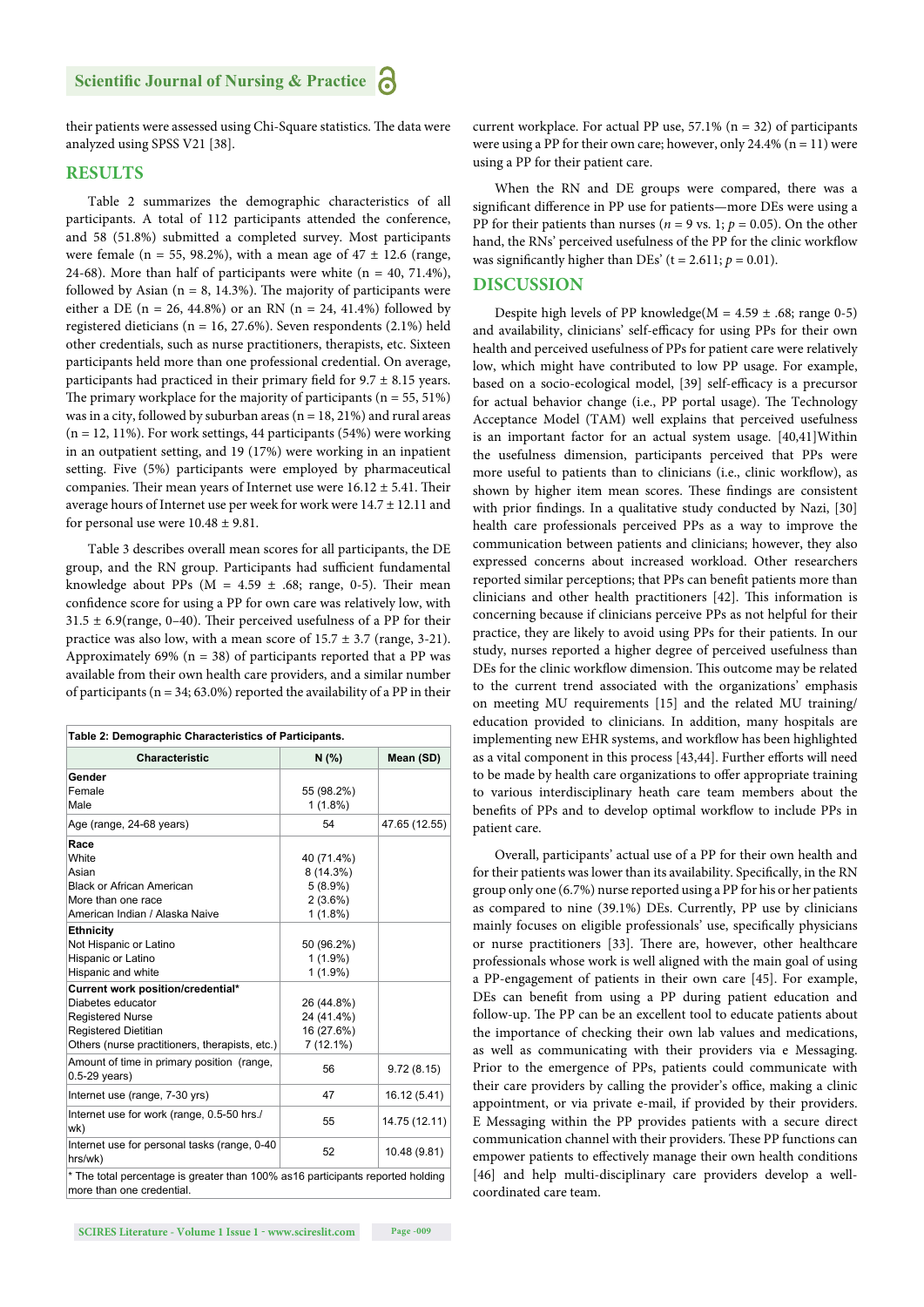| Table3: Selected Descriptive Variables.            |                |                                   |                                             |             |              |                                                  |              |                   |                  |  |  |
|----------------------------------------------------|----------------|-----------------------------------|---------------------------------------------|-------------|--------------|--------------------------------------------------|--------------|-------------------|------------------|--|--|
| Variable                                           |                | <b>Total Sample</b><br>$(N = 58)$ |                                             | <b>RN</b>   |              | <b>DE</b><br>$(n = 26)$<br>M(SD)<br>$\mathbf{n}$ |              | $t$ -value        | $\boldsymbol{p}$ |  |  |
|                                                    |                | $\mathbf n$                       | $(n = 24)$<br>M(SD)<br>M(SD)<br>$\mathbf n$ |             |              |                                                  |              |                   |                  |  |  |
| PP Knowledge (range, 0-5)                          |                | 58                                | 4.59 (0.68)                                 | 21          | 4.43(0.75)   | 26                                               | 4.73(0.60)   | $-1.53$           | .13              |  |  |
| <b>PP Self-efficacy</b><br>$(range, 0-40)$         |                | 52                                | 31.5(6.9)                                   | 19          | 30.5(8.0)    | 23                                               | 32.6(1.1)    | $-0.95$           | .35              |  |  |
| <b>PP Usefulness for Patients</b><br>(range, 3-21) |                | 47                                | 15.74<br>(3.73)                             | 15          | 16.87 (2.47) | 23                                               | 15.65 (3.60) | 1.21              | .23              |  |  |
| PP can help pts manage better<br>health $(1-7)$    |                | 55                                | 5.85(0.93)                                  | 19          | 5.89(0.81)   | 26                                               | 5.88(0.95)   | 0.04              | .97              |  |  |
| PP can help workflow (1-7)                         |                | 48                                | 4.58 (1.67)                                 | 15          | 5.40(0.91)   | 24                                               | 4.29(1.73)   | 2.61              | .01              |  |  |
| PP can help communication<br>with pts $(1-7)$      |                | 48                                | 5.15(1.57)                                  | 16          | 5.31(1.45)   | 23                                               | 5.30 (1.36)  | 0.02              | .99              |  |  |
|                                                    |                | <b>Total Sample</b>               |                                             | <b>RN</b>   |              | DE                                               |              | $\chi$ -/Fisher's |                  |  |  |
|                                                    | Y/N            | ${\bf N}$                         | N(%)                                        | N(%)        |              | N(%)                                             |              | $test*$           | $p$ -value       |  |  |
| PP availability from<br>own health provider        | Yes            | 55                                | 38 (69.1%)                                  | 11 (55.0%)  |              | 19 (76.0%)                                       |              | 2.21              | .33              |  |  |
|                                                    | N <sub>o</sub> |                                   | 11 (20.0%)                                  | $6(30.0\%)$ |              | $4(16.0\%)$                                      |              |                   |                  |  |  |
|                                                    | $DK^{**}$      |                                   | $6(10.9\%)$                                 | $3(15.0\%)$ |              | $2(8.0\%)$                                       |              |                   |                  |  |  |
| PP availability at<br>work place                   | Yes            |                                   | 34 (63.0%)                                  | 11 (64.7%)  |              | 19 (73.1%)                                       |              | 0.47              |                  |  |  |
|                                                    | No             | 54                                | 12 (22.2%)                                  | $4(23.5\%)$ |              | $4(15.4\%)$                                      |              |                   | .79              |  |  |
|                                                    | $DK^{**}$      |                                   | 8 (14.8%)                                   | $2(11.8\%)$ |              | $3(11.5\%)$                                      |              |                   |                  |  |  |
| PP use for their own<br>care                       | Yes            | 56                                | 32 (57.1%)                                  | 10 (47.6%)  |              | 17 (68.0%)                                       |              | 1.21              | .27              |  |  |
|                                                    | No             |                                   | 24 (42.9%)                                  | 11 (52.4%)  |              | 8 (32.0%)                                        |              |                   |                  |  |  |
| PP use for their<br>patients                       | Yes            | 45                                | 11 (24.4%)                                  | $1(6.7\%)$  |              | $9(39.1\%)$                                      |              | *                 | .05              |  |  |
|                                                    | $\rm No$       |                                   | 34 (75.6%)                                  | 12 (92.3%)  |              | 12 (51.7%)                                       |              |                   |                  |  |  |

A lack of PP use by nurses needs further investigation. In particular, the role and practice of nurses may be different between inpatient and outpatient settings. In inpatient settings, the majority of staff nurses are likely to be involved in the introduction and reinforcement of the value of the PP to their patients, rather than the use of the PP for care delivery. On the other hand, nurses in ambulatory settings, particularly in primary and chronic care practices, work with established patient panels. Thus, these nurses have more opportunities to use PPs as healthcare tools that can help them communicate more effectively with their patients and provide better self-management support.

Although PPs can provide an excellent infrastructure to deliver the health education and support needed for patients to better manage their health conditions [47-49], it is unknown whether healthcare professionals are capitalizing on the use of PPs to improve quality of care. With the arrival of MU stage III that focuses on patient outcomes, [50] investigation of the optimal use of PPs by both patients and care providers will become even more critical.

### **LIMITATIONS**

The major limitation of this study is a small convenience sample recruited from the participants of a regional diabetes conference. The majority of participants were white women who had many years of

work experience (9.72  $\pm$  8.15 years). Thus, the results from this study may not be generalizable to DEs or RNs with other backgrounds. Specific characteristics of work settings may affect clinicians' use of the PP. In addition to the level of self-efficacy for using a PP for their own health care, clinicians' competency levels for using the PP component of an EHR, such as sending specific information to their patients, needs further investigation. Finally, the findings from this study indicate further opportunities to explore DEs and RNs use of PPs for patients in different settings. This study included only selfreported data using a short survey.

#### **CONCLUSIONS**

In today's rapidly changing healthcare environment, maintaining and improving patient outcomes within cost constraints has been a challenge. Management of chronic conditions such as diabetes is an urgent healthcare priority, as their prevalence and medical expenditures are rapidly increasing. PPs offer many opportunities for engaging patients in their care and delivering coordinated care throughout the care delivery system; however, little information is available about the use of PPs by clinicians and health care professionals who are not eligible providers. The findings from our study revealed that the use of PPs for patient care is limited among these care team members, indicating that an important opportunity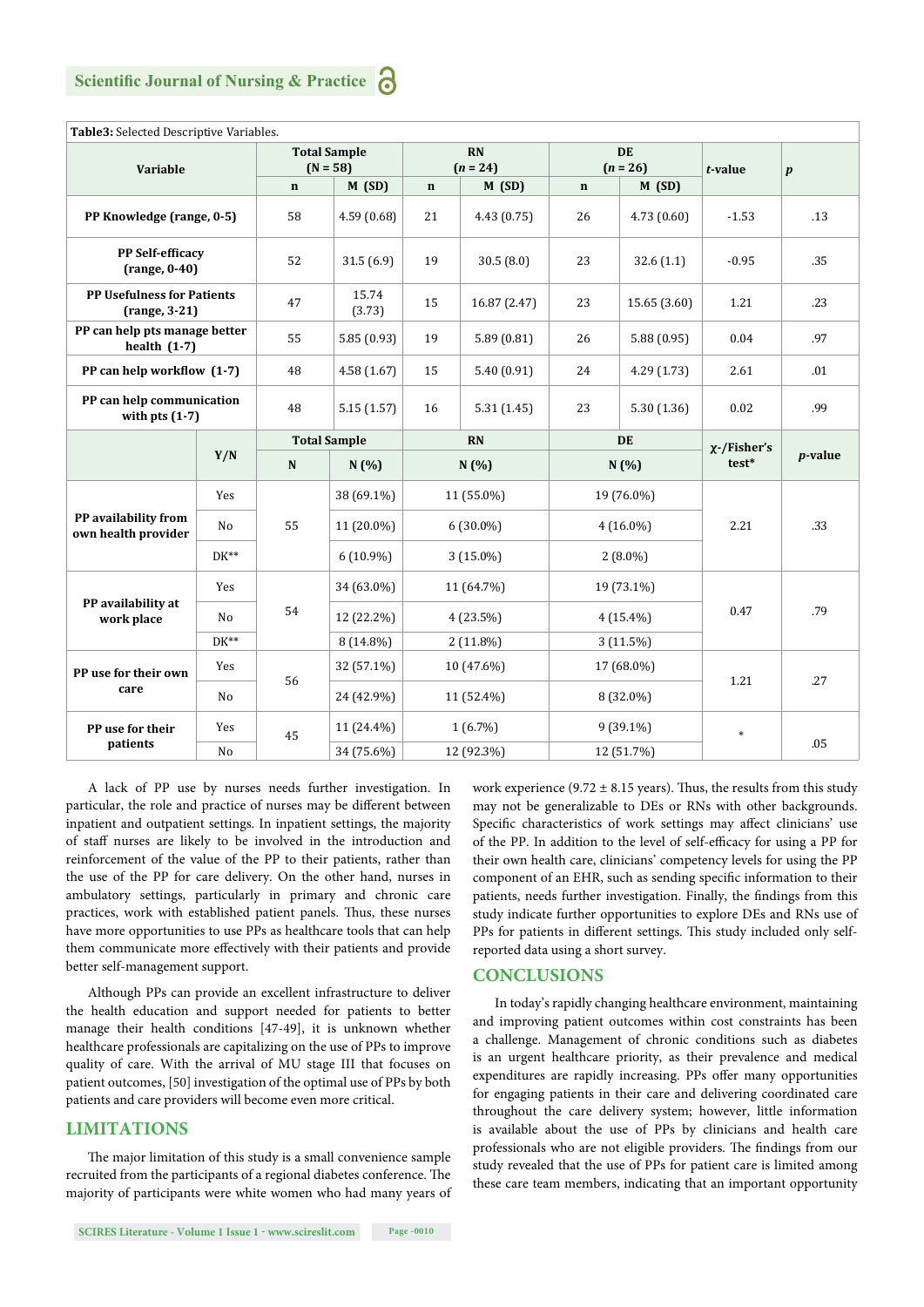to improve quality of care is being overlooked. Further studies using larger and more diverse samples are needed to identify the current trends of PP use in practice and address challenges and opportunities for the optimal use of PPs in the health care delivery system.

## **REFERENCES**

- 1. American Diabetest Association. Statistics about Diabetes. 2017. https://goo.gl/pzTH3D
- 2. Centers for Disease Control and Prevention. National Diabetes Statistics Report: Estimates of Diabetes and Its Burden in the United States, 2014. Atlanta, GA: U.S. Department of Health and Human Services; 2014. https://goo.gl/6hNvtW
- 3. Lorig K, Ritter PL, Villa FJ, Armas J. Community-based peer-led diabetes self-management: a randomized trial. Diabetes Educ. 2009; 35: 641-651. https://goo.gl/Mk775G
- 4. Lorig K, Holman H, Sobel D. Living a Healthy Life with Chronic Conditions: Self-Management of Heart Disease, Arthritis, Diabetes, Depression, Asthma, Bronchitis, Emphysema and Other Physical and Mental Health Conditions. 4th ed. Boulder, CO: Bull Publsih Company; 2012. https://goo.gl/A63hG3
- 5. Haas L, Maryniuk M, Beck J, Cox CE, Duker P, Edwards L, et al. National standards for diabetes self-management education and support. Diabetes Care. 2014; 37:144-153. https://goo.gl/zsHJ6S
- 6. American Diabetes Association. Executive summary: Standards of medical care in diabetes-2014. Diabetes Care. 2014; 37: 5-13. https://goo.gl/cJBGnV
- 7. Lorig K, Ritter PL, Ory MG, Whitelaw N. Effectiveness of a generic chronic disease self-management program for people with type 2 diabetes: a translation study. Diabetes Educ. 2013; 39: 655-663. https://goo.gl/djrvyq
- 8. Modic MB, Sauvey R, Canfield C, Kukla A, Kaser N, Modic J, et al. Building a novel inpatient diabetes management mentor program: a blueprint for success. Diabetes Educ. 2013; 39: 293-313. https://goo.gl/KZ2CYG
- 9. Beverly EA, Fitzgerald SM, Brooks KM, Hultgren BA, Ganda OP, Munshi M, et al. Impact of reinforcement of diabetes self-care on poorly controlled diabetes: a randomized controlled trial. Diabetes Educ. 2013; 39: 504-514. https://goo.gl/KNVtuu
- 10. Ramadas A, Quek KF, Chan CK, Oldenburg B. Web-based interventions for the management of type 2 diabetes mellitus: a systematic review of recent evidence. Int J Med Inform. 2011; 80: 389-405. https://goo.gl/EUrqEg
- 11. Glasgow R, Christiansen SM, Kurz D, King DK, Woolley T, Faber AJ, et al. Engagement in a diabetes self-management website: usage patterns and generalizability of program use. J Med Internet Res. 2011; 13: 9. https://goo.gl/yDCgwV
- 12. Greenwood DA, Young HM, Quinn CC. Telehealth Remote Monitoring Systematic Review: Structured Self-monitoring of Blood Glucose and Impact on A1C. J Diabetes Sci Technol. 21 2014; 8: 378-389. https://goo.gl/d63Dn1
- 13. Quinn CC, Shardell MD, Terrin ML, Barr EA, Ballew SH, Gruber-Baldini AL. Cluster-randomized trial of a mobile phone personalized behavioral intervention for blood glucose control. Diabetes Care. 2011; 34:1934-1942. https://goo.gl/uhKbVy
- 14. Glasgow RE, Phillips SM, Sanchez MA. Implementation science approaches for integrating eHealth research into practice and policy. Int J Med Inform.2013; 83: 1-11. https://goo.gl/ACiTM4
- 15. HealthIT.gov. Meaningful Use Regulations. 2016. https://goo.gl/Ykghja
- 16. Office of the National Coordinator for Health Information Technology. What is a patient portal? 2015. https://goo.gl/8T2u58
- 17. Emani S, Yamin CK, Peters E, Karson AS, Lipsitz SR, Wald JS, et al. Patient perceptions of a personal health record: A test of the diffusion of innovation model. J Med Internet Res. 2012; 14: 150. https://goo.gl/hdzmd8
- 18. Lau M, Campbell H, Tang T, Thompson DJ, Elliott T. Impact of patient use of an online patient portal on diabetes outcomes. Can J Diabetes. 2014; 38: 17-21. https://goo.gl/3gocPV
- 19. Osborn CY, Mayberry LS, Mulvaney SA, Hess R. Patient web portals to improve diabetes outcomes: A systematic review. Curr Diab Rep. 2010; 10: 422-435. https://goo.gl/bZThGK
- 20. Irizarry T, DeVito Dabbs A, Curran CR. Patient Portals and Patient Engagement: A State of the Science Review. J Med Internet Res. 2015; 17: 148. https://goo.gl/Xm37dv
- 21. National Learning Consortium. Shared Decision Making 2013. Accessed August 19, 2017. https://goo.gl/2jqYCi.
- 22. Garrido T, Meng D, Wang JJ, Palen TE, Kanter MH. Secure e-mailing between physicians and patients: transformational change in ambulatory care. J Ambul Care Manage. 2014; 37:211-218. https://goo.gl/YHGLyi
- 23. Sue V. The use of kp.org and self-efficacy to manage chronic conditions. 2012. Accessed August 18, 2017. https://goo.gl/s8A4T2
- 24. Emont S. Measuring the impact of patient portals: What the literature tells us. 2011. Accessed August 18, 2017. https://goo.gl/eZUp2M
- 25. Office of the National Coordinator for Health Information Technology. Patient portal benefits patient care and provider workflow.2014. Accessed August 18, 2017. https://goo.gl/BzbjNa
- 26. Ammenwerth E, Schnell-Inderst P, Hoerbst A. The impact of electronic patient portals on patient care: a systematic review of controlled trials. J Med Internet Res. 2012; 14: 162. https://goo.gl/KGpGwF
- 27. Osborn CY, Mayberry LS, Wallston KA, Johnson KB, Elasy TA. Understanding patient portal use: implications for medication management. J Med Internet Res. 2013; 15: 133. https://goo.gl/TZnTsy
- 28. Sarkar U, Lyles CR, Parker MM, Allen J, Nguyen R, Moffet HH, et al. Use of the refill function through an online patient portal is associated with improved adherence to statins in an integrated health system. Med Care. 2014; 52: 194-201. https://goo.gl/GcuHyi
- 29. Amante DJ, Hogan TP, Pagoto SL, English TM. A systematic review of electronic portal usage among patients with diabetes. Diabetes Technol Ther. 2014; 16: 784-793. https://goo.gl/dJiNzZ
- 30. Nazi KM. The personal health record paradox: Health care professionals' perspectives and the information ecology of personal health record systems in organizational and clinical settings. J Med Internet Res. 2013; 15: 70. https://goo.gl/KQLyBT
- 31. Ronda MC, Dijkhorst-Oei LT, Rutten GE. Reasons and barriers for using a patient portal: survey among patients with diabetes mellitus. J Med Internet Res. 2014; 16: 263. https://goo.gl/XjC78x
- 32. Ros WJG, Horst Kt. Implementation of patient portals: the perspective of the professional care provider. Int J Integr Care. 2012; 12: 89. https://goo. gl/2ad7co
- 33. Center for Medicare and Medicaid. n.d. Accessed August 19, 2017. https://goo.gl/cgcXVJ
- 34. Nahm E-S, Sagherian K, Zhu S. Use of patient portals in older adults: A comparison of three samples. Stud Health Technol Inform. 2016; 225: 354- 358. https://goo.gl/asFwFo
- 35. Nahm E-S, Diblasi C, Gonzales E, Zhu S, Sagherian K. Patient-Centered PHR/Portal Implementation Toolkit for Ambulatory Clinics: A Feasibility Study. Comput Inform Nurs.2017; 35: 176-185. https://goo.gl/pzdnRh
- 36. Nokes KM, Verkuilen J, Hickey DE, James-Borga JC, Shan J. Developing a personal health record self-efficacy tool. Appl Nurs Res. 2013; 26: 32-39. https://goo.gl/6eV78U
- 37. Nahm ES, Resnick B, Mills ME. Development and pilot-testing of the perceived health Web site usability questionnaire (PHWSUQ) for older adults. Stud Health Technol Inform. 2006; 122: 38-43. https://goo.gl/8RNiyi
- 38. IBM. SPSS Statistics. n.d. Accessed August 18, 2017. https://goo.gl/719CeQ
- 39. Bandura A. Self-efficacy: The Exercise of Control. New York, NY: Freeman; 1997. https://goo.gl/JZd84d
- 40. Venkatesh V, Davis FD. A Theoretical Extension of the Technology Acceptance Model: Four Longitudinal Field Studies. Manage Sci. 2000; 46: 186-204. https://goo.gl/YX8Adn
- 41. Tavares J, Oliveira T. Electronic Health Record Patient Portal Adoption by Health Care Consumers: An Acceptance Model and Survey. J Med Internet Res. 2016; 18:49. https://goo.gl/BHyVXr
- 42. Nordfeldt S, Angarne-Lindberg T, Bertero C. To use or not to use--